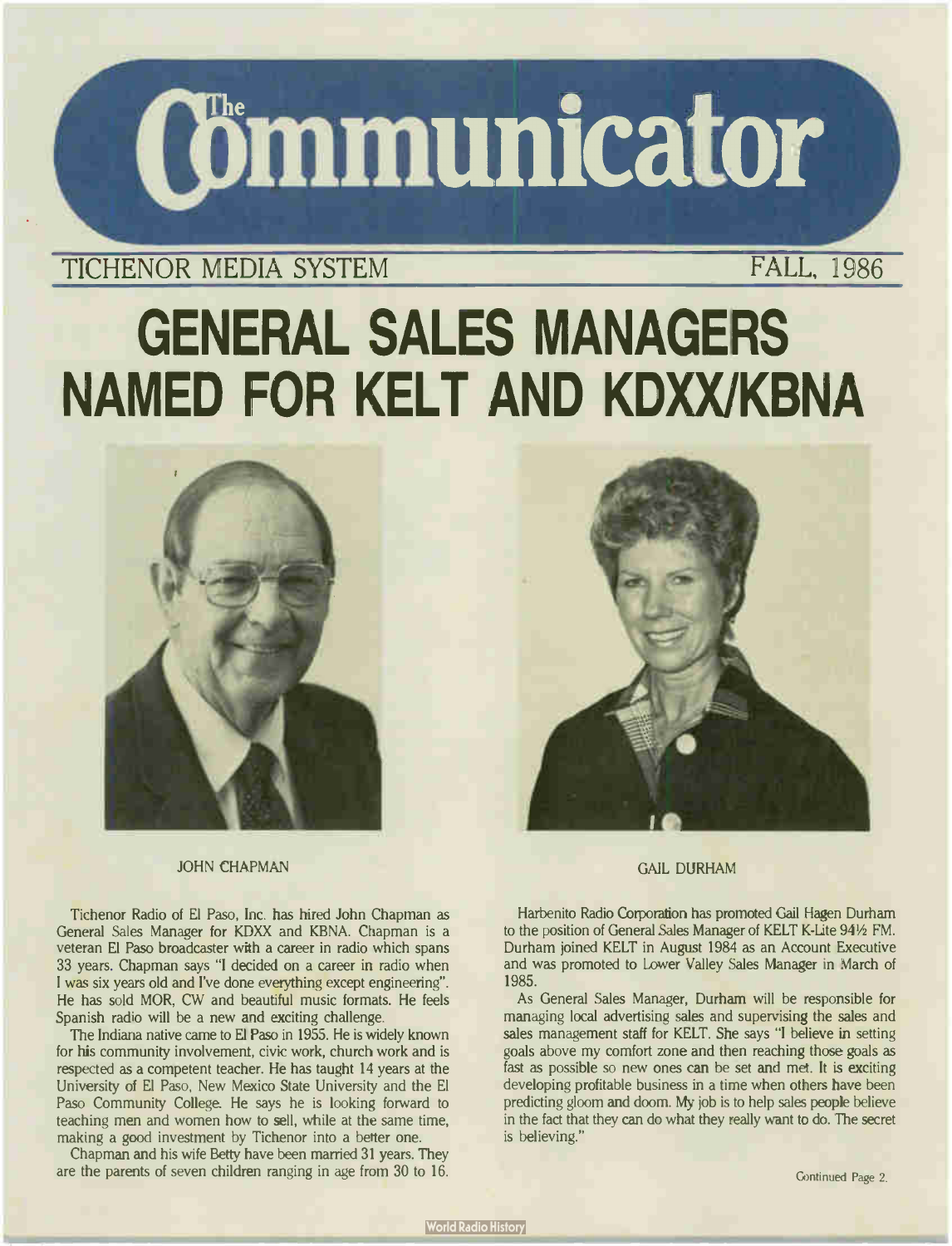Durham holds an Associate Degree in Commercial Art from Indiana Vocational Technical Institute. She is also a graduate of Indiana University where she earned a B.A. Degree in Speech and Theatre, and she has completed one year of course work towards a Masters Degree in Communications. She has worked as a commercial artist for Allen-Martin Productions and Doninger and Doninger, Inc. in Louisville, Kentucky. Her prior radio experience includes working as an account executive for KXVW in Jeffersonville, Indiana.

Durham and her husband Charles live in Brownsville. She has two children, Eric W. Smith, who is employed in Clarksville, Indiana, and Lara Gail Smith, who is a Freshman at Texas A & I University.

# El Gerente General De Ventas Es Nombrado Para KDXX/KBNA

Tichenor Radio de El Paso, Inc. ha contratado a John Chapman como gerente general de yentas para KDXX/KBNA. Chapman es un veterano de la transmisiones en El Paso con una carrera en radio que abarca 33 anos. Chapman dice, " Me decidi por una carrera en la radio cuando tenia seis anos de edad y he hecho de todo excepto en el departamento de ingenieria." El siente que la radio en espanol sera un nuevo y emocionante desafio.

El nativo de Indiana llego a El Paso en 1955. Es ampliamente conocido por su participacion en su comunidad, trabajo civico, actividades de su iglesia y es respetado como un maestro competente. Ha dado clases por 14 anos en la Universidad de El Paso, New Mexico State University y El Paso Community College. Dice que quisiera ensenar a hombres y mujeres como vender, y al mismo tiempo hacer de una buena inversion de Tichenor una mucho mejor.

El senor Chapman y su esposa Betty han estado casados por <sup>31</sup> anos y son padres de siete hijos cuyas edades fluctuan entre <sup>16</sup> y treinta anos.

Harbenito Radio Corporation ascendio a Gail Hagen Durham al puesto de gerente general de ventas de KELT K-Lite 941/2 FM. Durham entro a KELT en agosto de 1984 como vendedora y fue ascendida a gerente de yentas para el bajo valle en marzo de 1985.

Como gerente general, Durham tendra bajo su responsabilidad la administracion de las yentas de publicidad locales y la supervision del departamento administrativo y equipo de yentas de KELT. Dice ella: "Yo creo en fijarme metas mas alla de mi zona de confort y alcanzar entonces esas metas tan pronto como sea posible a fin de fijar las nuevas y alcanzarlas a su vez. Es emocionante desarrollar un negocio remunerativo en un tiempo en el que los demas han estado prediciendo obscuridad y ruina. Mi trabajo es ayudar al personal de yentas a creer en el hecho de que ellos pueden hacer lo que realmente quieren hacer. El secreto es tener confianza."

Durham posee un diploma en arte comercial obtenido del Indiana Vocational Technical Institute. Asimismo, se graduo de la Universidad de Indiana de la que obtuvo un grado de bachillerato en Lenguaje y Teatro, y ha completado un ano de trabajo para obtener una maestria en Comunicaciones. Ha trabajado como artista publicitaria para Allen- Martin Productions y Doninger and Doninger, Inc. en Louisville, Kentucky. Su experiencia anterior en radio incluye haber trabajado como vendedora en WXVW en Jeffersonville, Indiana.

Durham y su esposo Charles viven en Brownsville. Ella tiene dos hijos, Eric W. Smith, quien trabaja en Clarksville, Indiana, y Tara Gail Smith, quien es estudiante de primer ingreso en la Universidad Texas A & I.



For the quarter ending November 30, 1986, the company is 19% under its operating profit goals.



K-Lite brought the Lottery to Texas. K-Lite mailed over 100,000 K-Lite/Curtis Mathes Texas lottery brochures throughout the Valley in September. Listeners were asked to listen for their number to win hourly prizes that included VCRs, stereo systems, trips to Ixtapa, Mexico and a ton of "K-Lite Kash". Response to the direct mail promotion was excellent!

K-Lite and Southwest Airlines teamed up to bring the second annual "Holiday Homecoming" to the Valley. Listeners mailed in cards to K-Lite telling where they would like to go for the holidays and who they'd to see and how long it had been since they had seen them. K-Lite selected three winners and announced them all day December 18th.

K-Lite welcomes Announcer Paul Davis to the afternoon show with Tony Crockett. Paul now handles the afternoon drive news.

K-Lite welcomes Julio Iglesias to the Valley. Listeners call K-Lite when they hear any Julio Iglesias song to register for tickets to the concert which is being held January 3, 1987, at the Pan American University Fieldhouse. Winners will be drawn and announced during the upcoming "K-Lite Classic New Year's Countdown".

Operations Manager Tad Griffin planned an 18-hour Christmas extravaganza of songs and stories for K-Lite listeners December 25. Morning Man Kenny Garcia, Evening Personality Chris Eric Michael and he hosted the program this year with special features contributed by Announcers Tony Crockett and Paul Davis.

K-Lite Classic Countdown 1986 is something never before done in the Valley. K-Lite will play five of the top ten songs from each year 1960-1970 prior to counting down the Valley's top 10 of 1986. The program will air between 7:00 PM and midnight on New Year's Eve.

K-Lite's conversion to compact disc has begun, and thanks to Chief Engineer Nathan Lindsey and Staff Engineer Steve Cantu, the addition of this state of the art mastering feature will further enhance K-Lite's already market-leading technical sound.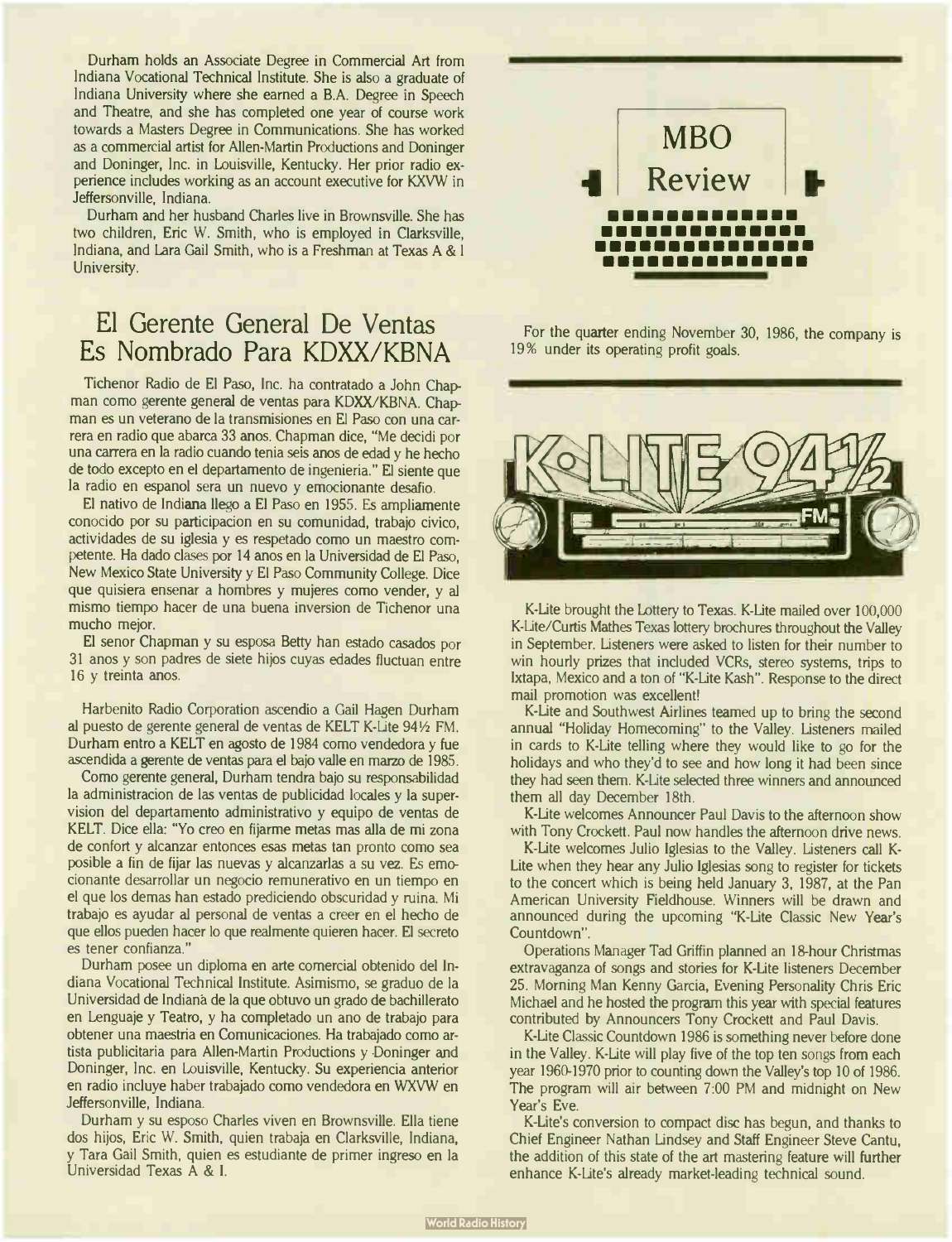### Tichenor Spanish Radio Names "Salesperson of the Quarter"



Offering congratulations to Hope Villarreal, KCOR Account Executive, for being named "the best of the best" are KCOR Station Manager Sam Murray; Chairman of the Selection Committee Warren Tichenor; KCOR General Manager Nathan Safir; Sr. Vice President of Sales David Lykes; and KCOR Sales Manager Michelle Sanders. Winners of the honor of being named "Outstanding Salesperson" are given an all expense paid three day vacation and Hope has chosen Las Vegas as her prize destination.

Al ofrecer sus felicitaciones a Hope Villarreal, vendedora de KCOR, por haber sido nombrada "la mejor de los mejores", aparecen en la foto el gerente de la estacion, Sam Murray; el presidente del comite selectivo, Warren Tichenor; el gerente general de KCOR, Nathan Safir; el vice presidente superior de yentas, David Lykes; y la gerente de yentas de KCOR, Michelle Sanders. Los ganadores del honor de ser nombrados "Vendedores Sobresalientes" reciben tres dias de vacaciones con todos los gastos pagados y Hope ha escogido a Las Vegas como destino de su premio.

Felicitaciones a Hope Villarreal, vendedora a KCOR Radio, quien ha sido nombrada "Vendedora del Trimestre" durante el segundo trimestre del ano fiscal de la compania. Hope se graduo de la escuela secundaria Nuestra Senora del Lago y asistio a una universidad para estudiar administracion de empresas. Entro a trabajar en KCOR en 1955 como secretaria de Nathan Safir y posteriormente fue la recepcionista de la estacion. En 1976 se unio al equipo de vendedores de KCOR como agente de yentas en donde se ha distinguido por los pasados diez anos. Hope esta casada con Jose Madoz quien es consejero en la secundaria Memorial. Hope tiene una hija, Anna Marie lturralbe, la cual asiste a la universidad Incarnate Word.

Congratulations to Hope Villarreal, Account Executive for KCOR Radio, who has been named "Salesperson of the Quarter" for the second quarter of the company's fiscal year. Hope graduated from Our Lady of the Lake High School and attended business college. She went to work for KCOR in 1955 as secretary to Nathan Safir and later became the station's receptionist. In 1976 she joined the KCOR sales staff as an account executive, where she has excelled for the past 10 years. Hope is married to Jose Madoz, a Counselor at Memorial High School. She has one daughter, Anna Marie Iturralbe, who is attending Incarnate Word College.



and " Hispanic Business'? These magazines have been reprinting articles written by the company's Marketing Director Manuel Escalante. Watch for more.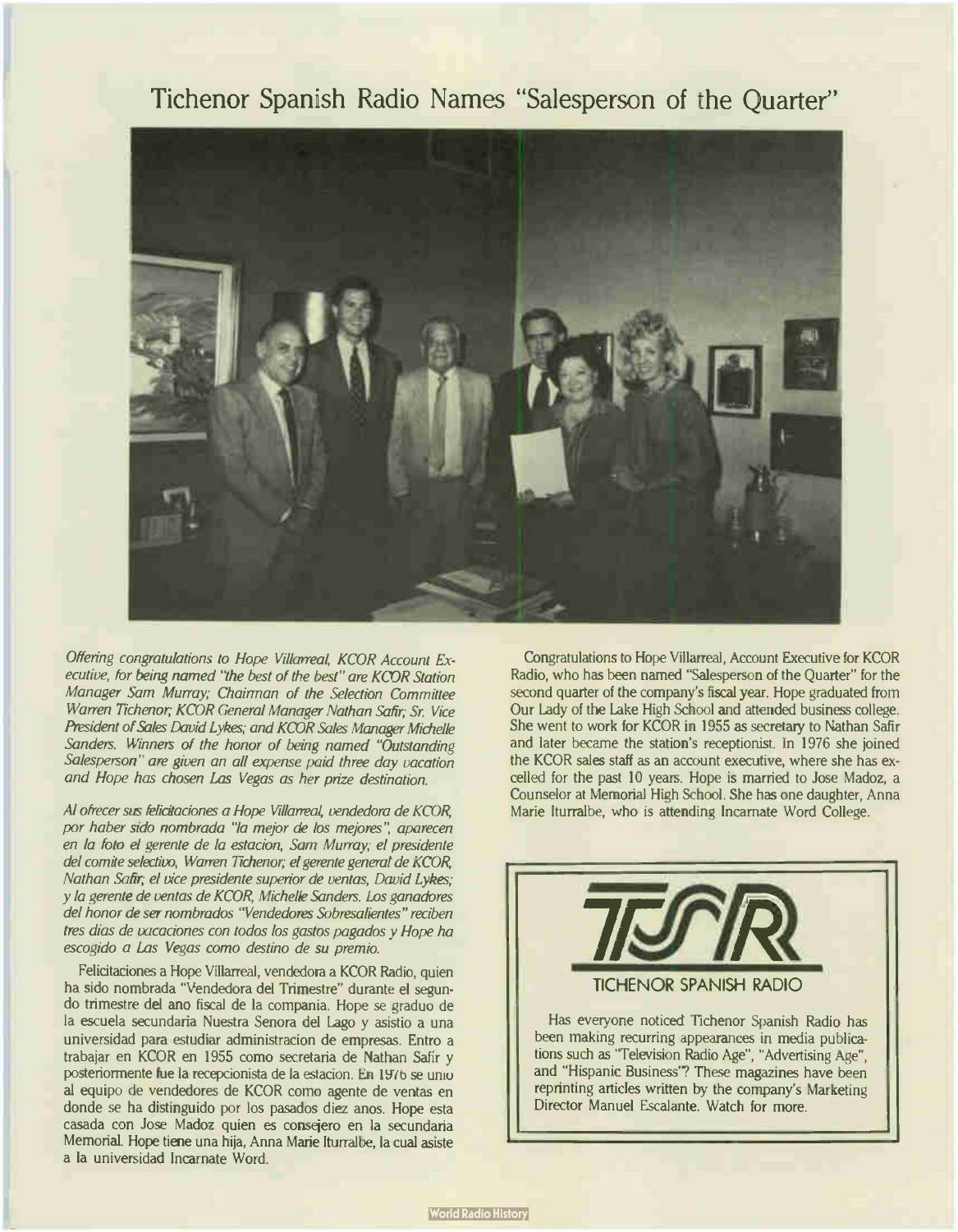

FERNANDO PEREZ-DEL-RIO

Fernando Perez-del-Rio has joined KDXX/KBNA as News and Public Affairs Director. Fernando has twenty years experience in the business, which includes print and television journalism. He is best known in Texas for his work with Servicio Informativo en Espanol, which he initiated for the Texas State Network in Dallas.

During his career, Perez-del-Rio has worked in various capacities with a number of organizations. In San Antonio, KXET-AM, KCOR-AM, WOAI-TV, "The Sun" (Express News), KWEX-TV and Cable Channel 23 (SUN). In Laredo, KGNS4V, KLAR-AM, KVOZ-AM, and "The Laredo Times". In Mexico City with " Novedades", in Nuevo Laredo, Mexico with KHNOE-FM and "El Ciudadano". In Tampico, Mexico with "El Mundo", in Fort Worth with KTIA-AM and TSN, and in Houston with KXKX-FM and KHOU-TV.

He has also been a correspondent with AP, UPI, Mutual, CBS and NBC, as well as the Voice of America and Radio Marti. The U.S. Department of Labor, LULAC, GI Forum and Laredo Jr. Chamber of Commerce have bestowed awards on him, and he was part of a select group of Hispanic journalists from throughout the United States invited to the White House to meet with President Carter and members of his administration.

"My goal in El Paso is to use the experience gained throughout the years, as well as the contacts, add the Juarez and New Mexico sources, mix-in the sports, weather and features; blend the local color, and let all this simmer with audience input. The end result should be quality credibility, making KDXX/KBNA the source of information for El Paso," he concluded.



Fernando Perez-del-Rio ha entrado a KDXX/KBNA como Director de Noticias y Servicio Publico. Fernando tiene veinte anos de experiencia en el negocio, la cual incluye periodismo escrito y televisivo y es mejor conocido en Texas por su trabajo con Servicio Informativo en Espanol que el inicio para la Texas State Network en Dallas.

Durante su carrera, Perez-del-Rio ha trabajado en diferentes ramos para varias organizaciones. En San Antonio, KXET-AM, KCOR-AM, WOAI-TV, "The Sun" (Express News), KWEX-TV y Cable Channel 23 (SUN). En Laredo, KGNS-TV, KLAR-AM, KVOZ-AM y "The Laredo Times". En la ciudad de Mexico con XHNOE-FM y "El Ciudadano". En Tampico, Tamaulipas, con "El Mundo". En Fort Worth con KTIA-AM y TSN. Y en Houston con KXKX-FM y KHOU-TV.

Tambien ha sido corresponsal de AP, UPI, Mutual, CBS y NBC asi como de The Voice of America y Radio Marti. El Departamento del Trabajo de los Estados Unidos, LULAC, GI Forum y la Camara Junior de Comercio de Laredo le han concedido reconocimientos y fue parte de un selecto grupo de periodistas hispanos de todos los Estados Unidos invitado a la Casa Blanca para estar con el presidente Carter y miembros de su administracion.

"Mi meta en El Paso es usar la experiencia obtenida a traves de los anos asi como los contactos, anadir las fuentes de Juarez y Nuevo Mexico, mezclar deportes, el clima y otros temas; combinar el colorido local y dejar que todo esto tome punto con los comentarios del auditorio. El resultado final debe ser una credibilidad de calidad, para hacer de KDXX/KBNA la fuente informativa para El Paso", concluyo Perez-del-Rio.



FM Program Director Raul Oscar Gomez and AM Program Director Jose Luis Garcia pose with two listeners who came by the station to donate money for the March of Dimes November 20. Each person who donated monies was given a product from Procter and Gamble or an LP.

El director de programas de FM, Raul Oscar Gomez, y el director de programas de AM, Jose Luis Garcia, posan con dos radioescuchas que pasaron por la estacion a donar dinero para la March of Dimes el 20 de noviembre. Cada donante recibia un producto de Proctor and Gamble o un LP.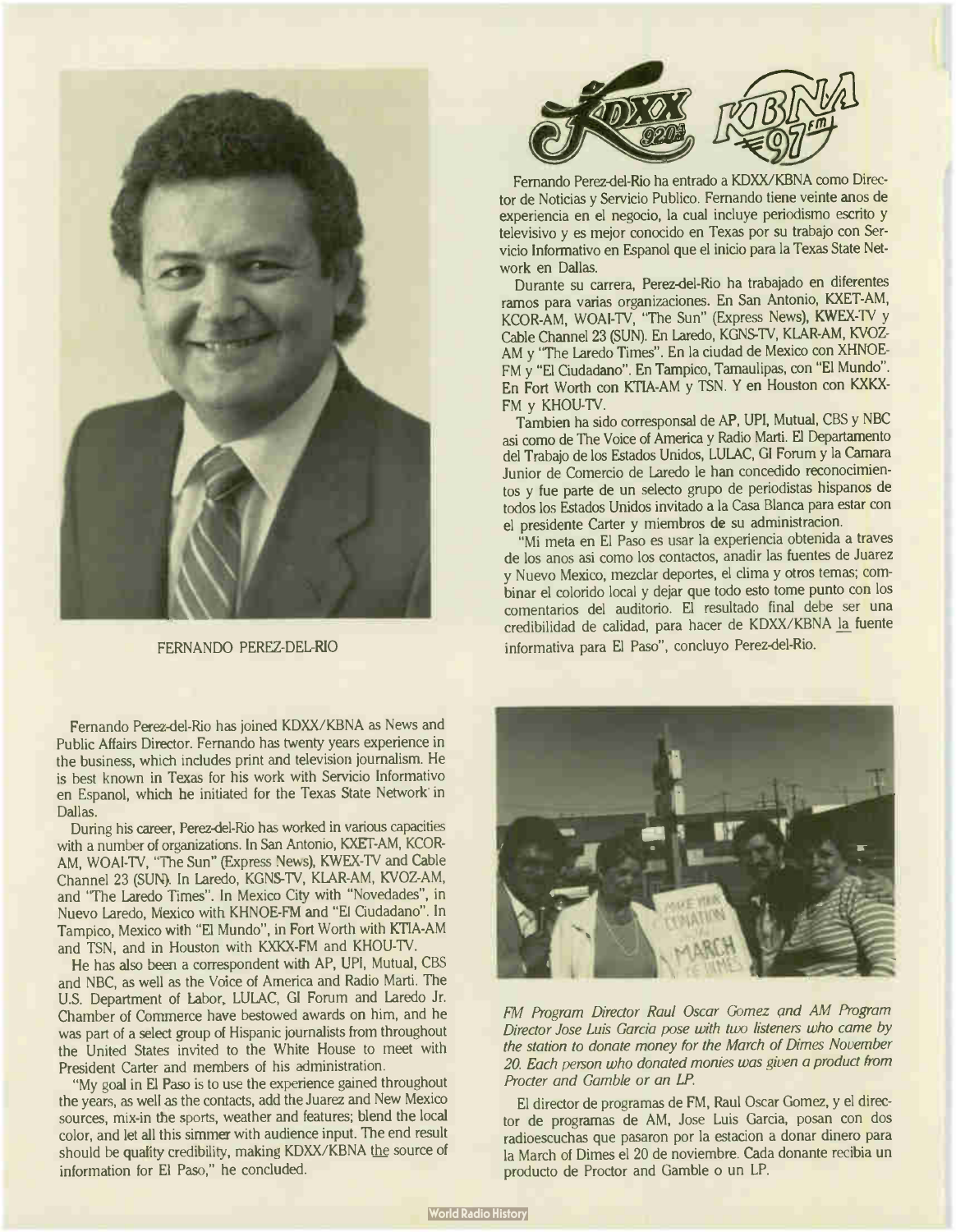

Lupita Imperial made a beautiful bride. Wed to Oscar Salinas at 3:00 p.m. on Saturday, October 18 at St. Anthony de Padua, Lupita and Oscar's relatives and many friends danced until midnight at their reception. The couple honeymooned in Acapulco.

Lupita Imperial lucio bellisima como novia. Su matrimonio con Oscar Salinas ocurrio el sabado 18 de octubre a las tres de la tarde en la iglesia St. Anthony de Padua. Todos los parientes y amigos de Lupita y Oscar bailaron hasta la medianoche en su recepcion. La pareja fue de luna de miel al puerto de Acapulco.



Inside, Local Sales Manager Michelle Sanders donned her annual ghost costume and haunted unsuspecting employees.

En el interior, la gerente de yentas locales, Michelle Sanders, lucio su disfraz anual de fantasma y asusto a todos los empleados que no estuvieron alerta.

The "Dollar Contest" is causing the phones to go crazy at KCOR. Each morning and afternoon the Announcers invite listeners who have a dollar with a certain letter and the numbers 1350 (KCOR's frequency) to call in. The first person who calls in that has the correct letter wins \$25.

Congratulations to Hillary Calderon, Account Executive, who gave birth to a beautiful baby girl December I. Amber Louise weighed 7 lbs. 8 oz and was 19 inches long.

On October 31, 500 San Antonio children tricked or treated at the KCOR studios and were given bags filled with candy and Pepsi during the station's Halloween promotion which lasted from 5 PM to 7 PM.

KCOR hosted their annual employee's Christmas party at the Wyndam Hotel December 21. Employees and their spouses enjoyed an evening of dining and dancing.

El "Concurso del Dolar" esta volviendo locos a los telefonos de KCOR. Cada manana y tarde los locutores invitan a los radioescuchas que tengan un dolar con una letra determinada y los nu meros 1350 (la frecuencia de KCOR) a llamarles. La primera persona en llamar y que tenga la letra correcta gana \$25.

Felicitaciones para Hillary Calderon, agente de yentas, quien dio a luz una hermosa nina el primero de diciembre. Amber Louise peso 7 libras, 8 onzas y midio <sup>19</sup> pulgadas.

El 30 de octubre <sup>500</sup> ninos de San Antonio fueron a los estudios de KCOR para recibir bolsas llenas con dulces y Pepsi durante la promocion de Halloween de la estacion que duro de 5 P.M. a 7 P.M.

KCOR ofrecio su fiesta anual de navidad para los empleados en el hotel Wyndham el 21 de diciembre. Los empleados y sus conyuges disfrutaron una velada de cena y baile.



Program Director Federico Rodriguez Alarcon is keeping the "Corrido" alive through his afternoon program entitled "Yo Soy El Corrido" The corrido is a song that tells a story and is sung from generation to generation.

El director de Programas Federico Rodriguez Alarcon mantiene vivo el corrido atraves de su programa difundido por la tarde entitulado "Yo Soy El Corrido". El corrido es una cancion que cuenta en relato y se ha cantado y pasado de generacion a generacion.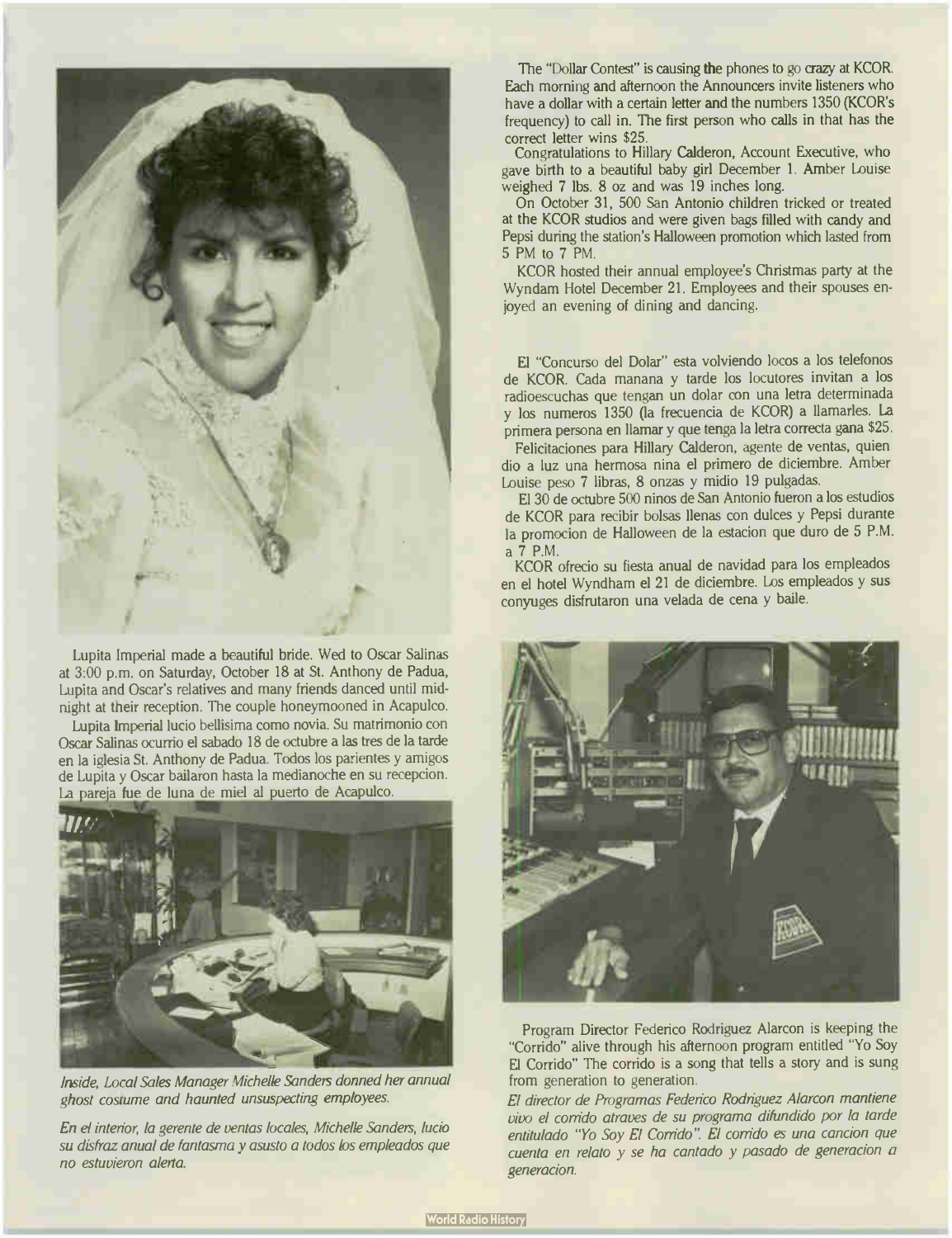

When WIND La Tremenda listeners answered their telephones "Yo Escucho La Tremenda" this Fall they won \$56. Listeners registered at 20 participating stores throughout Chicago and each day WIND announcers drew names and placed eight to ten telephone calls listening for the magic words. The names of the money winners were placed in a separate barrel for the grand prize drawing — \$5,600 of furniture from Grand Home Furnishings.

Arturo De la Cruz shares his morning program with his buddy "Chi Chi" the squirrel. "Chi Chi" is quite a lady's man and is in love with Announcer Luisa Torres. He fills the morning with jokes and off the wall comments. "Chi Chi" has recently started making personal appearances with Arturo when they are scheduled for remotes.

Popular Ranchero Singer Vicente Fernandez was in town for a concert and Announcer Margarita Vazquez had her lifetime dream come true when she was able to interview him on her evening program.

WIND La Tremenda hosted their Grand Anniversary Dance December 13 at the Aragon Ballroom in Chicago. Music for the evening was provided by Los Hermanos Teran, Los Baron, Los Baron de Apodaca, Los Reyes Locos, Tinta Blanca and Kalua. Tickets were distributed at the station's remotes throughout the month and only those individuals with tickets to the dance were allowed entrance.

A reception was held on September 22 to introduce new WIND Announcers Filiberto Prieto, Arturo De La Cruz and Armando Perez y Martinez to the press and clients. Food and drinks were served at the evening affair held at La Fonda del Recuerdo.



Announcer Arturo De La Cruz and Account Executive Mike Kasanoff pose with "Chi Chi" outside Steven's Bedding where the three were holding a remote.

El locutor Arturo de la Cruz y el vendedor Mike Kasanoff posan al lado de "Chi Chi" en el exterior de Steven's Bedding en donde los tres intervinieron en un remoto.



Maria Elena Estrada was grand prize winner of WIND's "Yo Escucho La Tremenda". She is pictured above with her family sitting on their new livingroom furniture.

Maria Elena Estrada fue quien gano el gran premio en la promocion "Yo escucho La Tremenda" de WIND Aqui aparece en la foto con su familia sentada en su nuevo mobiliario de sala.

Cuando los radioescuchas de WIND, La Tremenda respondian su telefono con "Yo escucho La Tremenda" este otono, ganaban \$56. Los escuchas se inscribieron en 20 tiendas participantes en todo Chicago y cada dia los locutores de WIND extraian nombres y llamaban a ocho o diez diferentes y esperaban sus palabras magicas. Los nombres de los que ganaban el dinero eran colocados en un barril aparte para la gran rifa cuyo premio mayor consistia de muebles con un valor de \$5,600 de parte de Grand Home Furnishings.

Arturo de la Cruz comparte su programa matutino con su camarada "Chi Chi" la ardilla. "Chi Chi" anda siempre tras las damas y esta enamorado de la locutora Luisa Torres. El se encarga de los chistes y comentarios chispeantes por la manana. Recientemente "Chi Chi" ha hecho presentaciones personales con Arturo cuando tienen programado algun remoto.

Vicente Fernandez, el popular cantante de ranchero, estuvo en la ciudad para un concierto y la locutora Margarita Vazquez vio su sueno de toda la vida realizado cuando tuvo la oportunidad de entrevistarlo en su programa vespertino.

Mientras visitaba la estacion, uno de los mas populares cantantes de ranchero de Mexico, Vicente Fernandez, se tomo un poco de tiempo para cantarle a la encantadora Margarita Vazquez, de WIND.

WIND, La Tremenda, tuvo su Gran Baile de Aniversario el 13 de diciembre en el Salon Aragon de Chicago. La musica estuvo a cargo de Los Hermanos Teran, Los Baron de Apodaca, Los Reyes Locos, Tinta Blanca y Kalua. Los boletos fueron distribuidos en los remotos de la estacion durante diciembre y solo personas con boleto tuvieron acceso al local.

En una recepcion que tuvo lugar el 22 de septiembre fueron presentados ante la prensa y clientela los nuevos locutores de WIND, Filiberto Prieto, Arturo de la Cruz y Armando Perez y Martinez. Comida y bebida fueron servidas en la velada en La Fonda del Recuerdo.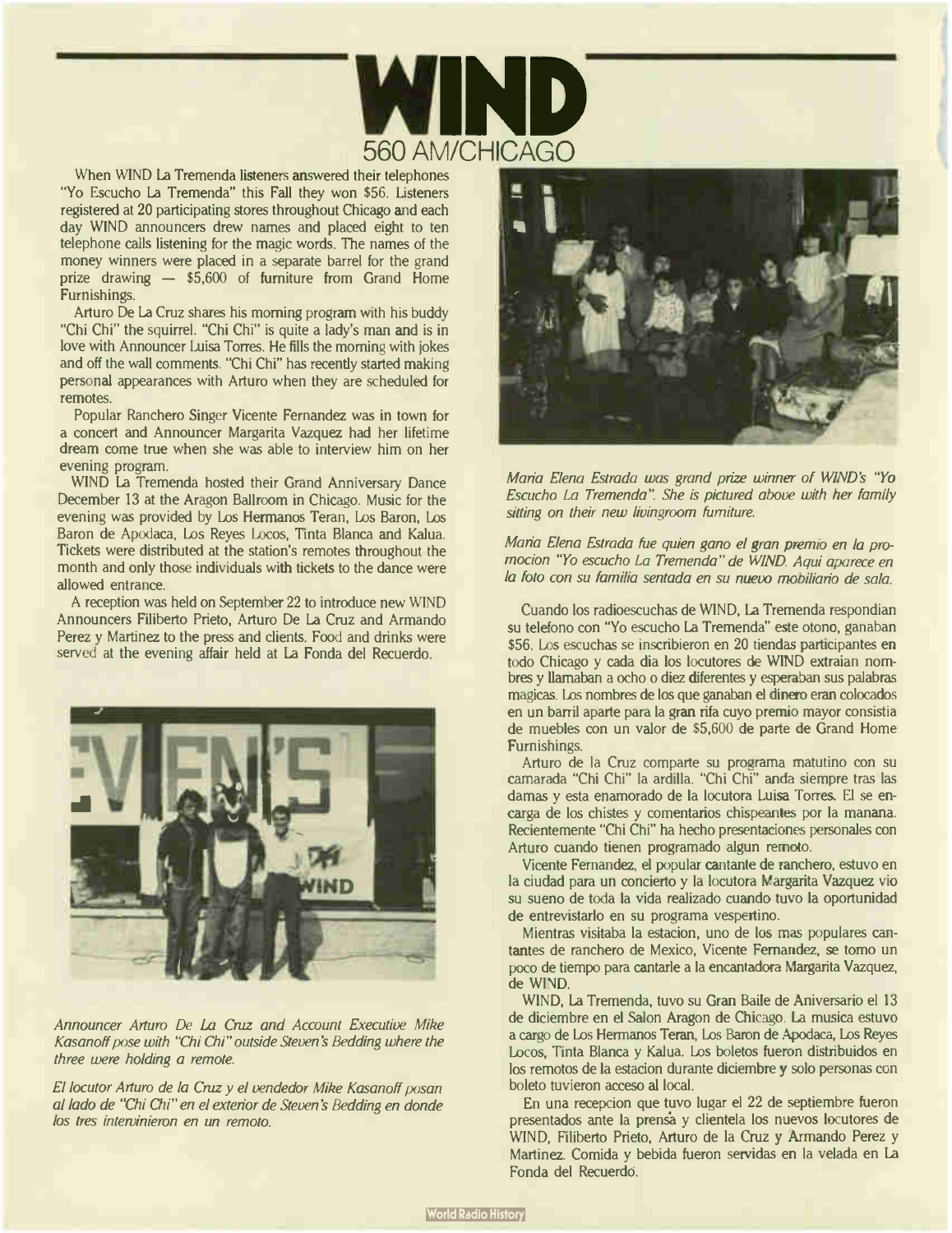



Mexican Movie Stars The Almada Brothers sang with a lot of feeling at the Houston Astrodome.

Los estrellas del cine mexicano, Los Hermanos Almada, cantaron con mucho sentimiento en el Astrodome de Houston.



Beatriz Adriana was enthusiastically applauded at the Festival of the Super Stars.

Beatriz Adriana fue aplaudida con entusiasmo en el Festival de las Super Estrellas.



Popular DJ's Carlos del Rio and Martha Pruneda sing a Happy Birthday song to a member of the audience during KLAT's Mexican Independence Celebration.

Los populares locutores Carlos del Rio y Martha Pruneda cantan una cancion de feliz cumpleanos a un miembro del auditorio durante la Celebracion de la Independencia Mexicana de KIAT

A crowd estimated at over 20,000 attended the Mexican Independence Celebration sponsored by KLAT Radio in the Albert Thomas Convention Center in Houston September 14. Included in the free program were performances by ranchero stars Cruz Infante and Hector Montemayor, Licha Canchola, a new rising star with a great future, Rosenda Villa, and " Norteno Bolero" singer Agustin Justo. Musical groups included " Los Conquistadores and Rosendo Cantu", " La Potencia", " Los Suspiros de Salamanca", "Carlos Maldonado y Sus Aguilas", "Tabaco", "Sonora Santa Ana" from El Salvador and "Tierra Firme". There were more than 100 exhibition booths and the public received free samples of many products.

Una multitud de mas de 20,000 personas asistio a la Celebracion de la Independencia Mexicana patrocinada por radio KLAT en el Centro de Convenciones Albert Thomas en Houston el 14 de septiembre. El programa, gratuito, incluyo las actuaciones de la estrellas de ranchero Cruz Infante y Hector Montemayor, Licha Canchola, una estrella naciente con un gran futuro, Rosenda Villa y el cantante de Bolero Norteno Agustin Justo. Los grupos musicales fueron "Los Conquistadores y Rosendo Cantu", "Los Suspiros de Salamanca", "Carlos Maldonado y sus Aguilas", "Tabaco", "Sonora Santa Ana" de El Salvador y "Tierra Firme". Se conto con mas de cien puestos de exhibicion y el publico recibio muestras gratis de muchos productos.



ADRIA HILLEBRAND and FERNANDO GONZALEZ

Local Sales Manager Adria Hillebrand presented Senior Account Executive Fernando Gonzalez with a plaque for establishing a new sales record for the station during the month of September. This is the third time Fernando has won this award. Congratulations Fernando and keep up the good work!

La gerente de yentas locales Adria Hillebrand, entrego una placa al mas antiguo vendedor, Fernando Gonzalez, por haber establecido un nuevo record de yentas para la estacion en el mes de septiembre. Esta es la tercera vez que Fernando gana este reconocimiento. Nuestras felicitaciones para el y que siga adelante!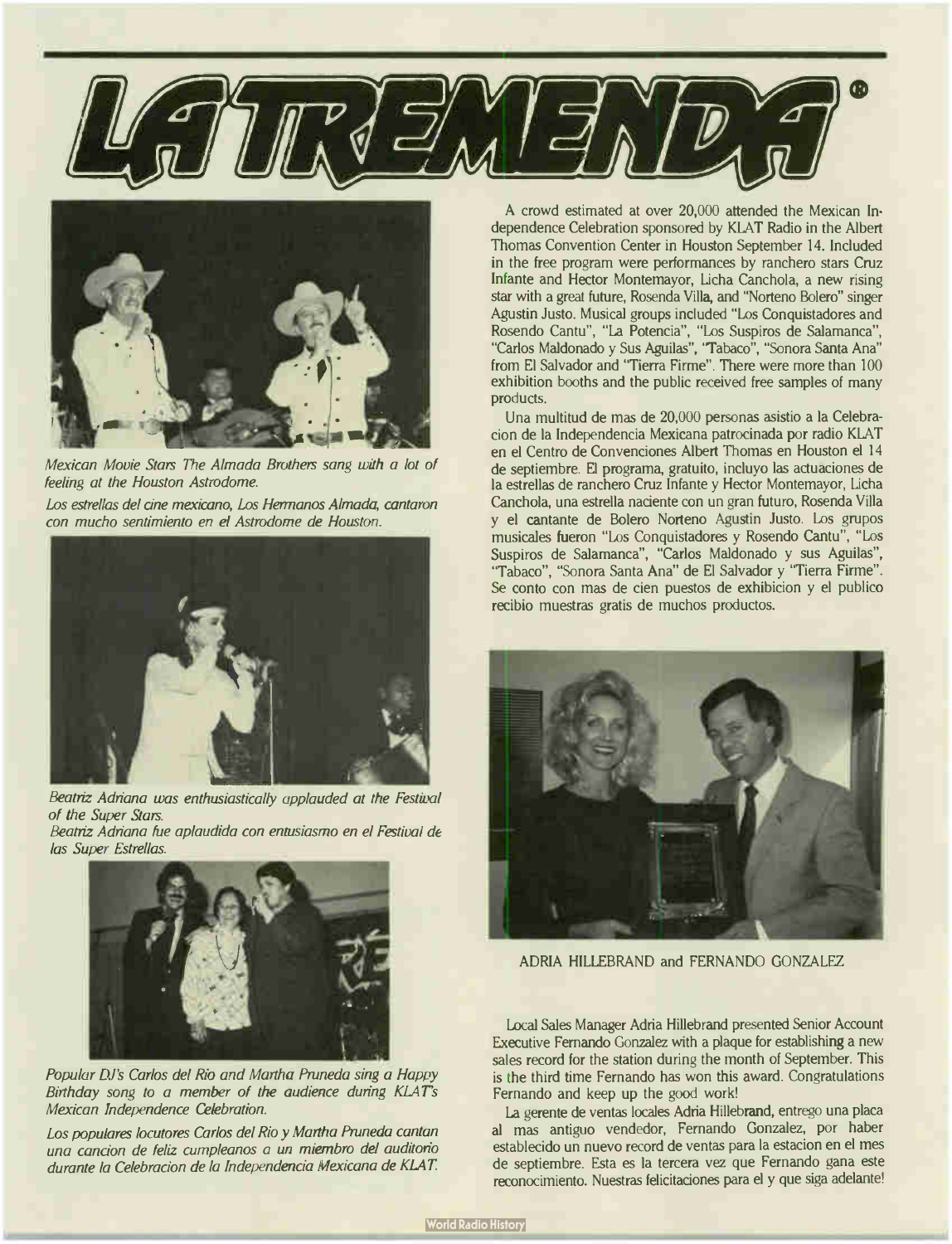### KLAT News, Continued



KLAT entered an award winning float in the Fiestas Patrias Parade on September 20 that was held in downtown Houston. In Chiapanecas typical costume, KLAT Announcer Elsa Garcia is surrounded by the mariachi of David Gallegos. Dressed in Adelita's costume is Claudia Garcia of KLAT's accounting department.

KLAT participo con un carro alegorico que resulto premiado en el desfile de la Fiestas Patrias el 20 de septiembre en la zona centro de Houston. Atavviada con un tipico vestido de chiapaneca, la locutora de KLAT Elsa Garcia se ve rodeada por el manachi de David Gallegos. Con vestido de Adelita aparece Claudia Garcia del departamento de cantabilidad de KLAT.



Cesar Chavez, the legendary Mexican-American farm leader, was interviewed by Announcer Elsa Garcia on "La Voz del Pueblo", KLAT's noon program. Mr. Chavez talked about his renewal of the boycott against vineyard owners and the claims that the vineyard workers have regarding the harmful effects of the insecticides used on the grapes.

Cesar Chavez, el legendario lider agrario Mexico-Americano, fue entrevistado por la locutora Elsa Garcia en el programa del mediodia de KLAT, "La Voz del Pueblo". El senor Chavez hablo acerca de su renovado boicot en contra de los cultivadores de la uva y de lo que tienen que decir los trabajadores acerca de los daninos efectos de los insecticidas utilizados en las uvas.



ADELA GARCIA



OLIVA ESTEVES

Adela Elizabeth Garcia is KLATs new receptionist. Adela is a graduate of Scarborough High School and is a native Houstonian. Welcome Adela.

Adela Elizabeth Garcia es la nueva recepcionista de KLAT. Adela se graduo de la secundaria Scarborough y nacio en Houston. Bienvenida, Adela.

Oliva Esteves has joined KLAT's sales staff as an account executive. She was born and attended elementary and high school in Medellin, Colombia. Oliva moved to New York where she graduated with a B.A. degree in International Marketing and Spanish from Queens College. She has been working in the petroleum industry in Texas.

Oliva Esteves se ha unido al equipo de yentas de KLAT como vendedora. Nacio en Medellin, Colombia, ciudad en la que asistio a la escuela primaria y secundaria. Se cambio a Nueva York en donde obtuvo su bachillerato en mercadotenia internacional y en espanol en el Colegio Queens. Oliva ha trabajado en la industria petrolera en Texas.

Have a bit of news you would like to see printed in The Communicator? Tell your station's contributing editor or send the information with any accompanying pictures to newsletter editor Donna Beneke in Harlingen.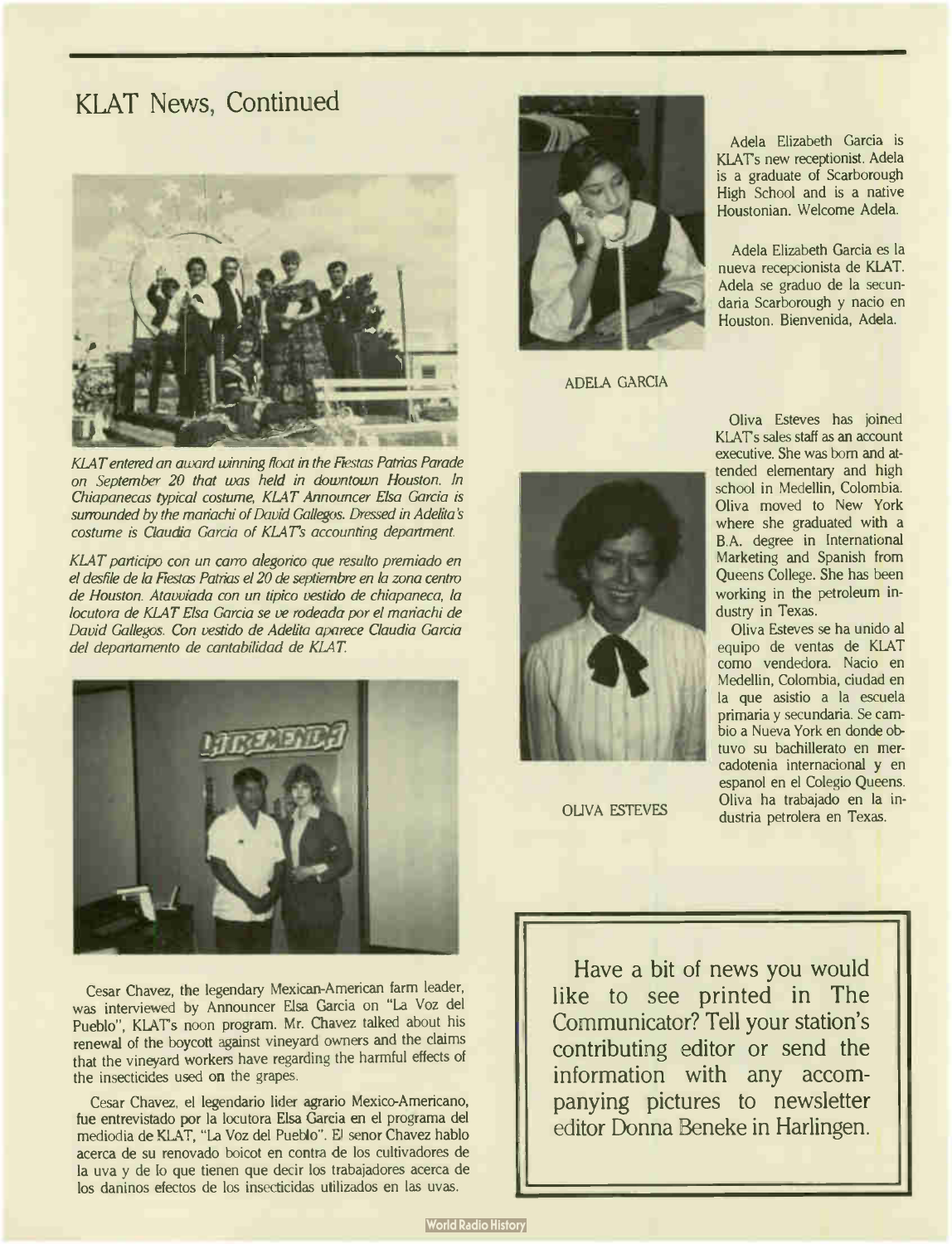General Manager Gus Perez was arrested, sent to jail and the citizens of El Paso came by the station in droves to donate money to bail him out. All a plan of the March of Dimes, Gus spent a little time in a mock jail at the Bassett Shopping Center while the Announcers at KDXX and KBNA drummed up some interest for the March of Dimes campaign and raised \$316.52 for the worthy cause through their afternoon drive thru.

KDXX and KBNA co-sponsored the El Paso Parent and Child Reading Conference which was held at the Bowie High School from 10 AM to 3 PM October 4. Each of the ten workshops were offered once in English and once in Spanish. The conference was a wonderful opportunity for parents to better learn how to share the reading experience with their own children.

An El Paso listener provided a home cooked meal for KDXX/KBNA's employee Halloween party October 31 at the studios. Most of the employees came in costume and had a spooking good time.

During the four weeks of November, KDXX played a Mystery Sound for their listeners. If the first caller guessed incorrectly, \$9.20 was added to the kitty. Over \$3,000 was given away during this promotion.

KDXX gave away Christmas cash throughout December. Listeners could register at ten sponsor locations and when their form was drawn and the announcers called their name, listeners had nine minutes and seven seconds to call the station to win \$97.

El Paso employees celebrated the Holiday Season with a Christmas party at the Holiday Inn December 18. Drinks, a buffet and live music by the "Pueblo" made the evening a joyous one.

El Paso employees are already planning and working on the Home and Food Fair the station's will be sponsoring at the El Paso Civic Center in February.

El gerente general Gus Perez fue arrestado, puesto en la carcel y la ciudad de El Paso se llego hasta la estacion en gran numero para donar dinero para pagar la multa. Todo era un plan de la March of Dimes y Gus paso un corto tiempo en una carcel de utileria en el Centro de Compras Bassett mientras los locutores en KDXX y KBNA animaban el interes en la March of Dimes en su campana y reunieron \$316.52 para la noble causa en su turno de la tarde.

KDXX y KBNA copatrocinaron una Discusion de Lectura para Padres e Hijos de El paso la cual se llevo a efecto en la escuela secundaria Bowie de 10 A.M. a 3 P.M. el 3 de octubre. Cada uno de los diez talleres fue en ingles una vez y otra en espanol. La discusion fue una gran oportunidad para los padres para aprender mejor como compartir la experiencia de la lectura con sus propios hijos.

Un radioescucha de El Paso obsequio una comida casera para los empleados de KDXX/KBNA con motivo de su fiesta de Halloween el 31 de octubre en los estudios. La mayoria de los empleados asistio en disfraz y hubo una "espantosa" diversion.

Durante las cuatro semanas de noviembre KDXX tuvo el Sonido Misterio para sus oyentes. Si el primero en llamar no acertaba, \$9.20 se acumulaban. Mas de \$3,000 se regalaron en esta promocion.

KDXX obsequio efectivo para navidad en diciembre. Los oyentes se habian de inscribir en diez locales de patrocinadores y cuando su forma era extraida y los locutores mencionaban su nombre, esa persona tenia nueve minutos con siete segundos para llamar a la estacion y ganar \$97.

Los empleados de El Paso celebraron la temporada festiva con una fiesta navidena en el Holiday Inn el 18 de diciembre. Bebidas, un bufet y musica en vivo a cargo de " Pueblo" hicieron una velada muy agradable.

Los empleados de El Paso trabajan y planean ya la Feria de Hogar y Comida, que la estacion patrocinara en el Centro Civico de El Paso en febrero.



What Kind of Gang is This? " Real Biker" Phil Brown (Business Manager), "The KDXX Strangler" Jose Luis Garcia (AM Program Director), ''50's Girl'' Sandi Armendariz (Traffic Manager), "Sayonara Girl" Yvonne Orona (Executive/Sales Secretary), " Hail Caesar" Manny Lopez (Operations Manager), " Harem, Scarem" Grace Adame (Receptionist) and last but not least, "Alfalfa" Albert Calvo (Production Manager).

# KGBT Radio News

During the high school football season Announcer Hugo de la Cruz, the very popular "Mister Ni Fu, Ni Fa", captured the audience with his broadcast "Football Scoreboard", which is on the air every Friday immediately following the game. "Football Scoreboard" has become a Valley tradition, as has Hugo's accurate "Mr. Ni Fu, Ni Fa" comments.

General Manager Tony Solis and Program Director Rogelio Botello Rios took to the streets in their search for KGBT Panamericana bumper stickers. Listeners were invited to pick up free KGBT bumper stickers from the station and to display them on their cars. Once Mr. Solis and Mr. Botello located a bumper sticker in the community, they would stop the car and give the driver an opportunity to choose an envelope from a box. The envelopes contained \$20, \$50 and \$100 bills. The amount of money won was pure chance, but you couldn't be stopped if you didn't have the bumper-sticker, so Valley residents will see the colorful bumper stickers everywhere as a result of the promotion!

Durante la temporada de futbol a nivel de secundaria el locutor Hugo de la Cruz, el popularisimo " Mister Ni Fu, Ni Fa", cautivo al auditorio con su programa "Football Scoreboard" transmitido los viernes inmediatamente despues de que termina el juego que haya ido al aire en KGBT. "Football Scoreboard" se ha convertido en una tradicion en el Valle al igual que los acertados comentarios de Hugo, "Mr. Ni Fu, Ni Fa".

El gerente general, Tony Solis, y el director de programas, Rogelio Botello Rios, se lanzaron a la calle en busca de quien trajera las calcomanias de KGBT Radio Panamericana. Los radioescuchas recibieron la invitacion de colocar una calcomania de KGBT en sus vehiculos. Una vez que los senores Solis y Botello localizaban a un conductor cuyo transporte lucio la calcomania lo detenian para que esa persona tuviera la oportunidad de escoger de entre varios sobres contenidos en una caja. Los sobres contenian billetes de \$20, \$50 y \$100. La suerte determinaba que cantidad ganaba el participante, pero para ser detenido habia que portar la calcomania, de modo que los residentes del Valle ven ahora las llamativas calcomanias por todas partes como resultado de la promocion.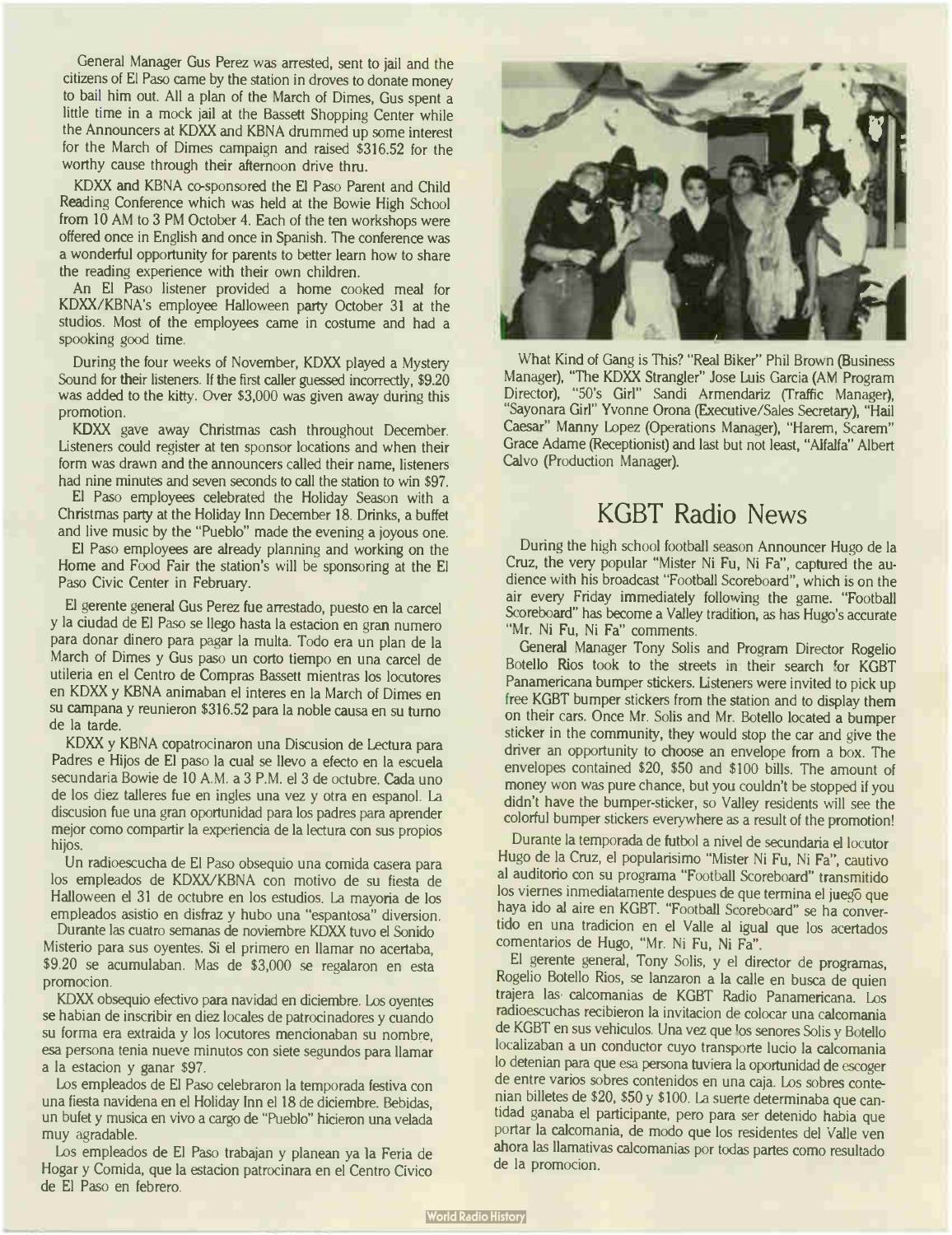# THIRD FESTIVAL OF THE SUPER STARS IN THE ASTRODOME OF HOUSTON DEEMED A GREAT SUCCESS



Eulalio Gonzalez got the crowd laughing with his humorous songs.

Eulalio Gonzalez hizo reir a la multitud con sus canciones humoristicas.

KLAT La Tremenda coordinated the Third Festival of the Super Stars November 30 in the Astrodome and thousands were entertained. The show was introduced by Raquel and it featured ranchero singers like Beatriz Adriana, Chelo, the frontera Duett, Yesenia Flores, Viviana, "Los Broncos de Reynosa"; modern singers like Yuri, Franco and Lisa Lopez; comedians like El Piporro and Los Polivoces; and movie and TV stars Maribel Guardia and the Almada Brothers. Also performing were groups "Los Plebeyos", "Los Diablos" and "El Tiempo". The public received each performance with enthusiasm and the crowd completely enjoyed all 18 artistic acts brought from Mexico.

KLAT DJs Carlos del Rio, Elsa Garcia, Mariano Garcia, Samuel Perez Cordoba, Marta Pruneda, Armando Reyna Rendon, Armando Salazar, Jesus Soltero and Vennie Renovato acted as Masters of Ceremony.

Sponsors of the 1986 Festival of the Super Stars were Tecate Beer, Houston Coca Cola, Russell and Smith Ford, Aero-Mexico as official airline, Channel 2 Television and Kwik Wash.



Yuri, a representative of the new wave. Yuri, la representante de la nueva ola.

KLAT, La Tremenda, coordino el Tercer Festival de las Super Estrellas el 30 de noviembre en el Astrodome y miles se divirtieron. El espectaculo fue presentado por Raquel y conto con la actuacion de las cantantes de ranchero Beatriz Adriana, Chelo, Dueto Frontera, Yesenia Flores, Viviana y "Los Broncos de Reynosa"; cantantes de musica moderna como Yuri, Franco y Lisa Lopez; comicos como El Piporro y Los Polivoceg y estrellas de cine y television Maribel Guardia y los Hermanos Almada. Tambien se presentaron los grupos "Los Plebeyos", "Los Diablos" y "El Tiempo". El publico recibio a cada participante con entusiasmo y disfruto las <sup>18</sup> actuaciones artisticas traidas desde Mexico.

Los locutores de KLAT Carlos del Rio, Elsa Garcia, Mariano Garcia, Samuel Perez Cordoba, Marta Pruneda, Armando Reyna Rendon, Armando Salazar, Jesus Soltero y Vennie Renovato fungieron como maestros de ceremonias.

Los patrocinadores del Festival de Las Super Estrellas 1986 fueron Cerveza Tecate, Coca Cola de Houston, Russell and Smith Ford, AeroMexico como la linea aerea oficial, el Canal 2 de Television y Kwik Wash.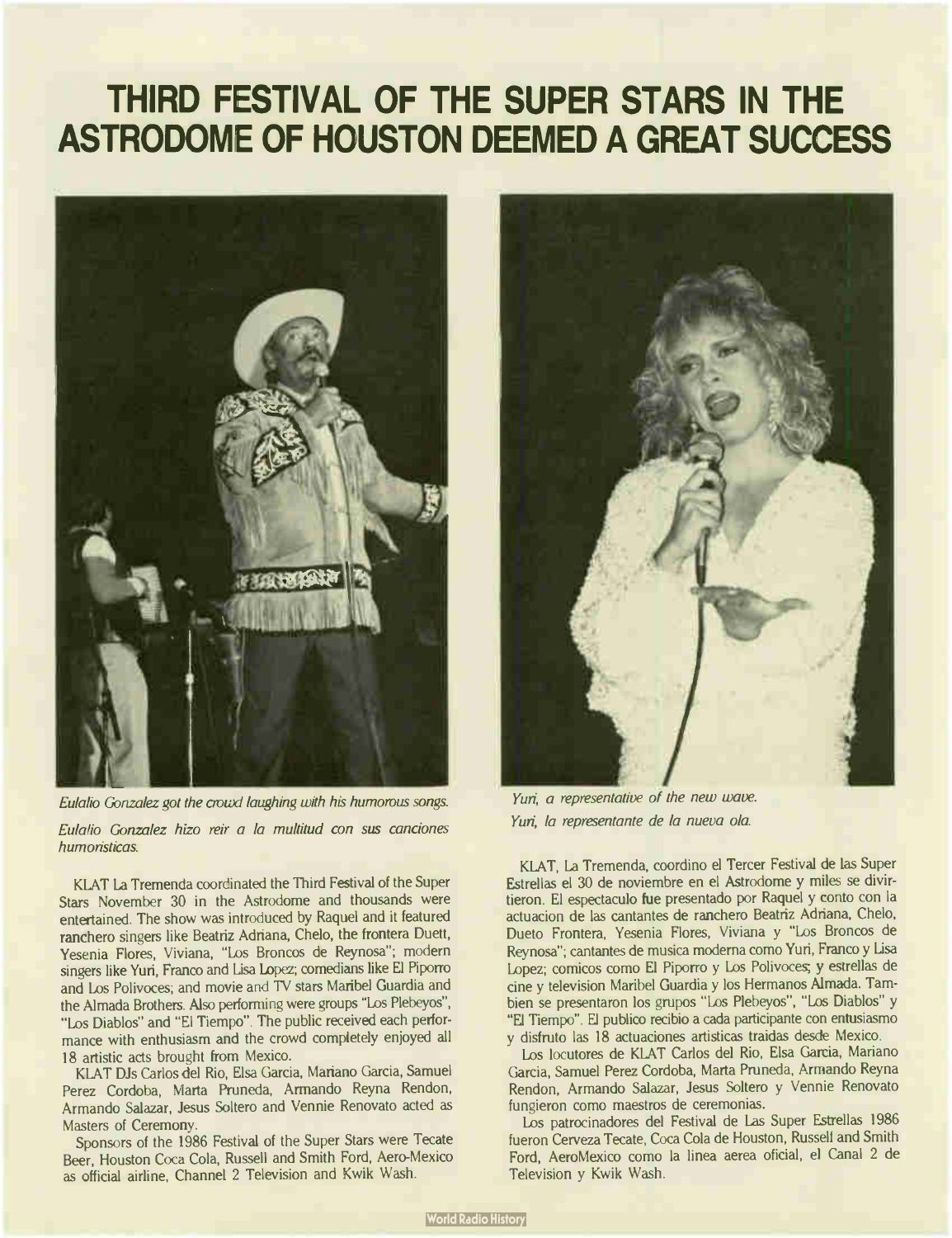### Sales Training Program

During October KGBT and KELT began using the Greenwood Sales Performance System. This was the company's first step to installing a formal sales training program for Tichenor Media System.

David Lykes, Senior Vice President and supervisor of Corporate Sales, outlines the program for easy understanding:

The Purpose is to provide both novice and experienced sales people with new insights into the process of selling radio.

The Objectives, as a result of completing the sales training, are for our sellers to have an indepth understanding of the sales process from the buyer's point of view. It will deepen their knowledge of what a buyer is thinking ... their fears, concerns, expectations and above all their reasons for buying. The sellers will develop a new proficiency in how they approach prospects, discover needs, present solutions and help prospects make decisions.

The program teaches sellers how to develop the attitude of a consultant and acquire the ability to lead buyers where they want to them to go. It allows them to see themselves as agents of change, motivated to reach new levels of sales performance.

The Content of the Sales Training asks the participants to look at selling from two points of view — making a sale and solving a problem.

1. The Versatile Sales Person. This provides a blue print for identifying individual motives and for structuring specific strategies for individual clients or buyers.



Valley employees that participated in the Sales Training Program are from left to right (sitting), Gail Durham, Charles Durham, Linda Landry, Henry Cantu, (standing first row) Manuel Escalante, Barbara Krpec, Luis De La Garza, Margo Mocygemba, Belinda Hinojosa, Pam Hale, (standing second row) Pedro Suarez, Oliver Avila, Tony Solis, Jose Luis Munoz, Dan Wilson, and Chuck McKasson.



Jim and Jeanine Rhea conducted the three day Greenwood Sales Training Program in Harlingen October 29, 30 and 31 for KGBT and KELT safes personnel.

- 2. The Sales Performance System. A one year in house sales training system, Sales Performance System includes "Basic Radio" for the person new to radio and "Selling Radio" which has two different sales techniques illustrated, explained and role played.
- 3. Performance Based Interviewing. A process for improving productivity through more effective selection and placement discussion. Finding the right person for the right job. At the heart of the performance based interview is the use of "mini simulations" during the interview that are designed specifically for radio sales jobs.

The Benefits

For Sales People:

- \* Greater self confidence on sales calls.
- \* Greater understanding of ourselves, our prospects and the whole process of buying and selling.
- \* How to critique our own performance in working with buyers and how to make necessary adjustments.

For Sales Managers:

- \* More confidence in communicating with sales people due to common understanding of the sales process.
- \* Less frustration because sales people are more open to change and can be motivated to high performance.
- \* Enjoy working with sales people who are more confident and more productive.

For Tichenor Media System:

- \* More effective and productive sales people.
- \* More customers with a stronger relationship with our company.

Mr. Lykes explained "The above may seem over-whelming, but I have visited personally with a number of stations that have used the Greenwood Sales Performance System and, based on their comments, want you to be assured that nothing is overstated."

Adria Hillebrand, Local Sales Manager at KLAT in Houston, is a graduate of Greenwood and is a strong supporter of the system.

During the January Managers/Sales Managers meeting in Corpus Christi, plans will be discussed to roll this new training program into the entire company.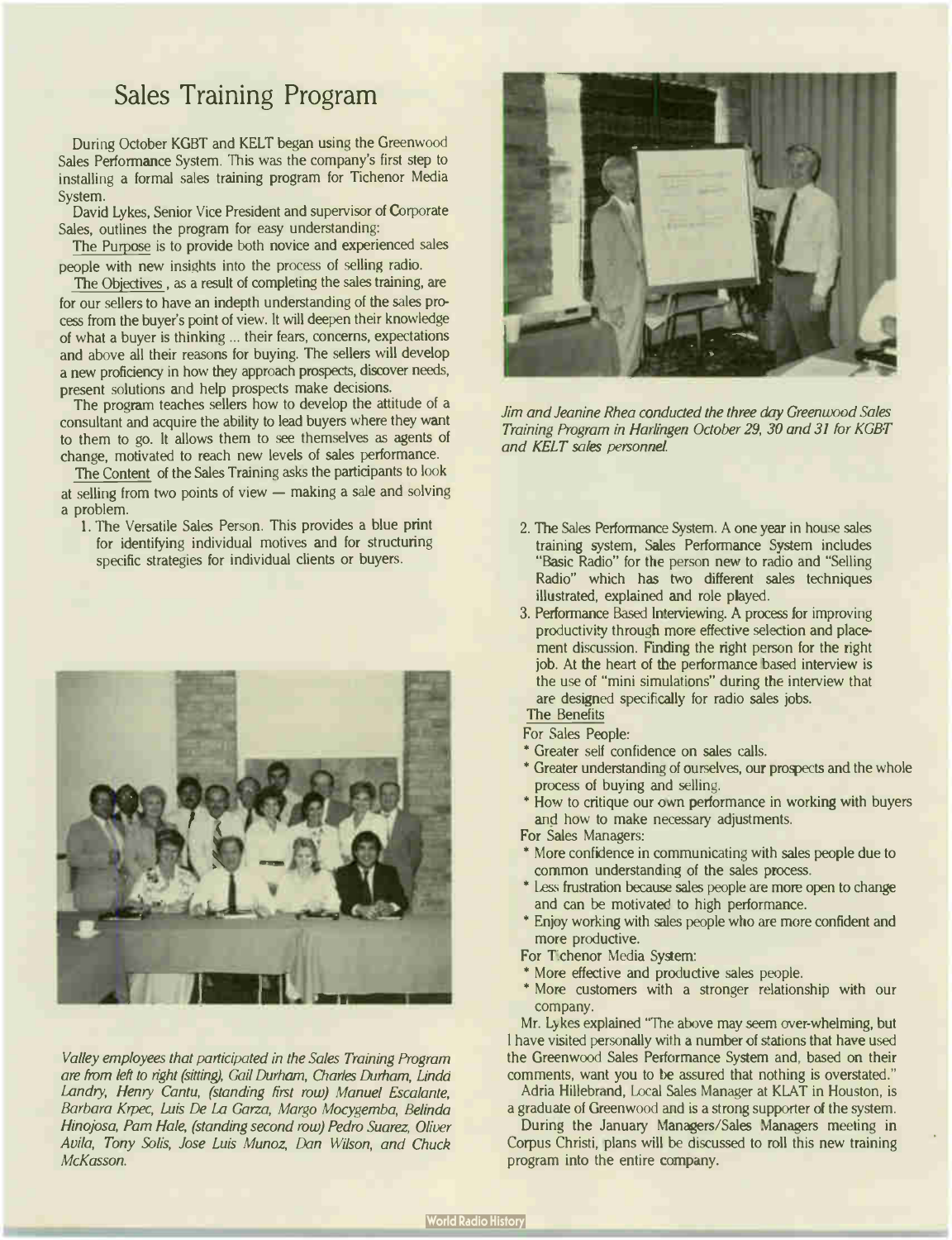KCOR held a turkey and beer give away over the three days of the Thanksgiving holiday, November 24, 25 and 26. Discjockeys passed out eight packs of beer to the first 100 cars that drove through KCOR's parking lot. Each car was given the opportunity to draw from a box, and if the slip of paper they drew read "Give Away a Turkey", the driver also won a turkey. Twenty-five turkeys were given away each day.

KCOR tuvo una sesion de regalos de pavo y cerveza durante los tres dias de la celebracion del Dia de Thanksgiving, noviembre 24, 25 y 26. Los locutores obsequiaron paquetes de ocho cervezas a los primeros cien automovilistas que pasaran por el estacionamiento de KCOR. Cada uno tuvo oportunidad de sacar un papelito del interior de una caja, y si el papel decia " Regale un Pavo", el automovilista recibia tambien un pavo. Cada dia fueron regalados veinticinco pavos.



KCOR Announcers are giving away turkeys and beer during their Thanksgiving promotion.

Los locutores de KCOR aparecen aqui al regalar pavos y cenveza durante su promocion del Dia de Dar Gracias.



### GERARD R.C. PASTRANO

Gerard R.C. Pastrano is KCOR's new Account Executive. Gerard is a native of San Antonio and is a 1978 graduate of St. Edward's University where he received a BBA in marketing. He has been working in sales and marketing for Accutronics.

Gerard R.C. Pastrano es el nuevo agente de yentas de KCOR. Es nativo de San Antonio y se graduo en 1978 de la Universidad de St. Edward de la que obtuvo un Bachillerato en Administracion de Empresas con especialidad en Mercadotecnia y ha trabajado en yentas y mercadotecnia para Accutronics.



News Reporter Hector Rodriguez Lerma is back and we're glad he is. Hector's authoritative and distinctive voice has been identified with KCOR for the past 10 years.

El reportero Hector Rodriguez Lerma esta de regreso y nos alegramos de ello. La voz autorizada y distinguida de Hector se ha identificado con KCOR por los ultimos diez anos.

The Parks and Recreation Department of the city of San Antonio presented a plaque to KCOR in appreciation for the support they have received through the station's festivals. The plaque reads:

#### THANKS FOR HELPING US GROW! PRESENTED IN GRATEFUL ACKNOWLEDGMENT OF YOUR SIGNIFICANT CONTRIBUTION TO THE CITY OF SAN ANTONIO KCOR RADIO, NOVEMBER 25, 1986

From the festivals that KCOR has sponsored, the Parks and Recreation Department has collected over \$200,000 which they have used to remodel Travis Park, the oldest park in San Antonio.

El director de programas, Federico Rodriguez Alarcon, mantiene el corrido vivo en su programa vespertino titulado "Yo Soy el Corrido". El corrido es una cancion que cuenta una historia y es cantada de generacion a generacion.

El Departamento de Parques y Recreacion de la ciudad de San Antonio otorgo una placa a KCOR en apreciacion por el apoyo que ha recibido mediante los festivales de la estacion. La placa dice lo siguiente:

#### GRACIAS POR AYUDARNOS A CRECER! OTORGADA EN AGRADECIDO RECONOCIMIENTO DE SU SIGNIFICANTE CONTRIBUCION A LA CIUDAD DE SAN ANTONIO KCOR, NOVIEMBRE 25, 1986

De los festivales que ha patrocinado KCOR el Departamento de Parques y Recreacion ha obtenido mas de \$200,000, dinero que ha utilizado para remodelar el Parque Travis, el parque mas antiguo en San Antonio.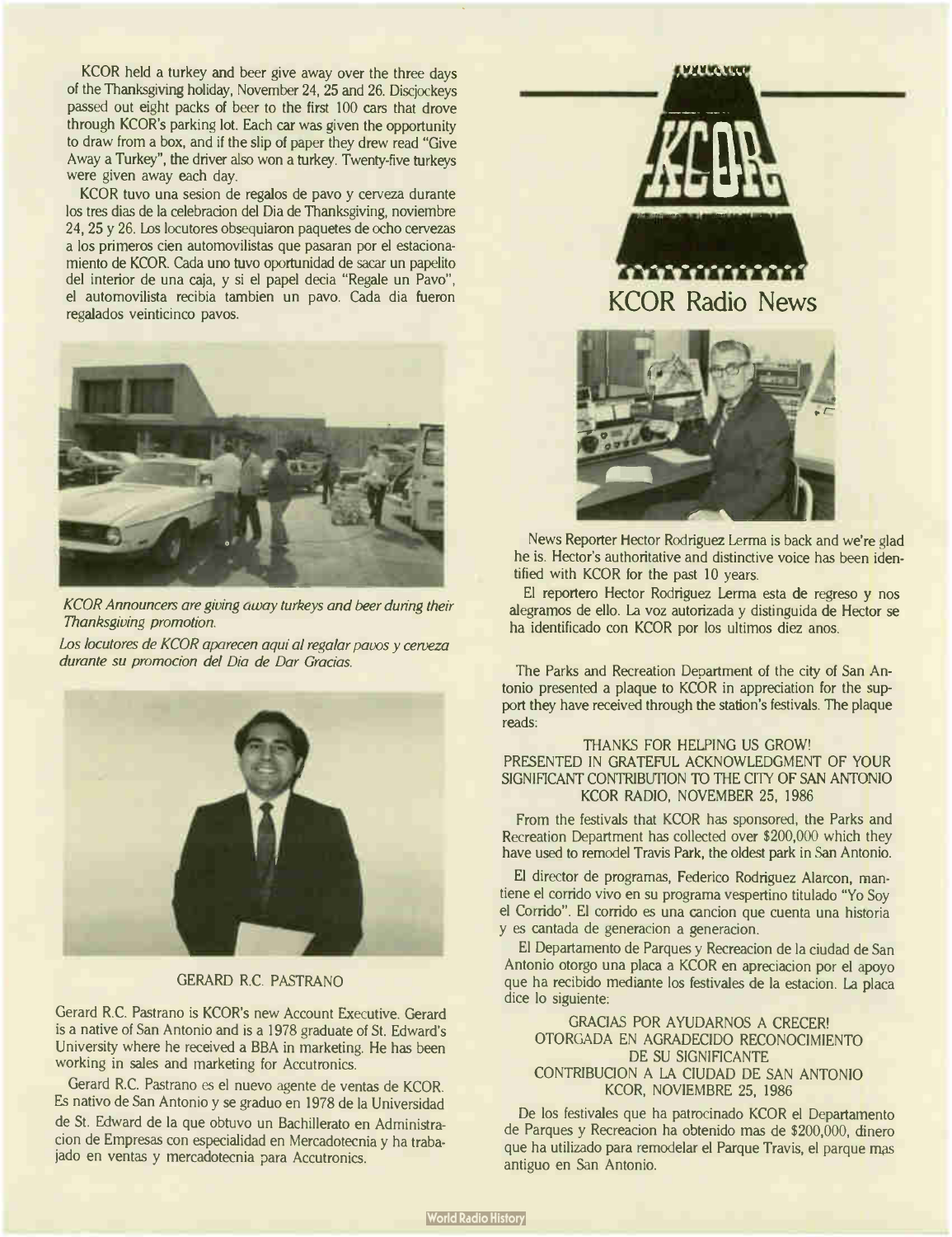

While visiting the station, one of Mexico's most popular Ranchero Singers, Vicente Fernandez, took time to sing to WIND'S lovely Margarita Vazquez.

Mientras visitaba la estacion, uno de los mas populares cantantes de ranchero de Mexico, Vicente Fernandez, se tomo un poco de tiempo para cantarle a la encantadora Margarita Vazquez, de WIND.

# WADO New York Closing Delayed

Tichenor Media System's purchase of WADO in New York has been postponed due to a problem affecting the Seller's ability to transfer dear title to the transmitter property. It is hoped that the problem will be resolved so that the closing can take place shortly.



CHRISTINA GAMEZ

KUNO welcomes Christina Gamez as the station's new Receptionist/Sales Secretary. Christina is a freshman at Del Mar College and is working toward a career in broadcasting.

KUNO da la bienvenida a Christina Gamez, la nueva recepcionista y secretaria de yentas de la estacion. Christina es estudiante de nuevo ingreso en el colegio Del Mar y busca una carrera en locucion.



**JUAN CARDENAS** 

KUNO

KUNO raised \$2,000 for Del Mar College at their annual Scholarship Tournament. The check was presented to the college during the popular local TV show "Domingo", which is hosted by General Manager Luis Munoz. The money will be used for scholarships for Corpus Christi area youngsters.

KUNO reunio \$2,000 para el colegio Del Mar en su Torneo Anual de Becas. El cheque fue entregado al colegio durante el popular programa local de TV " Domingo", que es animado por el gerente general Luis Munoz. El dinero se utilizara en becas para los jovenes del area de Corpus Christi.



General Manager Luis Munoz presents a check for \$2,000 to representatives from Del Mar College and Claudio Herrera, sponsor of the annual KUNO Scholarship Golf Tournament.

El gerente general, Luis Munoz, entrega un cheque por \$2,000 a representantes del Colegio Del Mar y a Claudio Herrera, organizador del Torneo Anual de Golf para Becas de KUNO.



Juan Cardenas se ha unido al equipo de yentas de KUNO. Graduado de la Universidad de Northridge en el sur de California, Juan ha trabajado como periodista para Los Angeles Times y el Corpus Christi Caller.